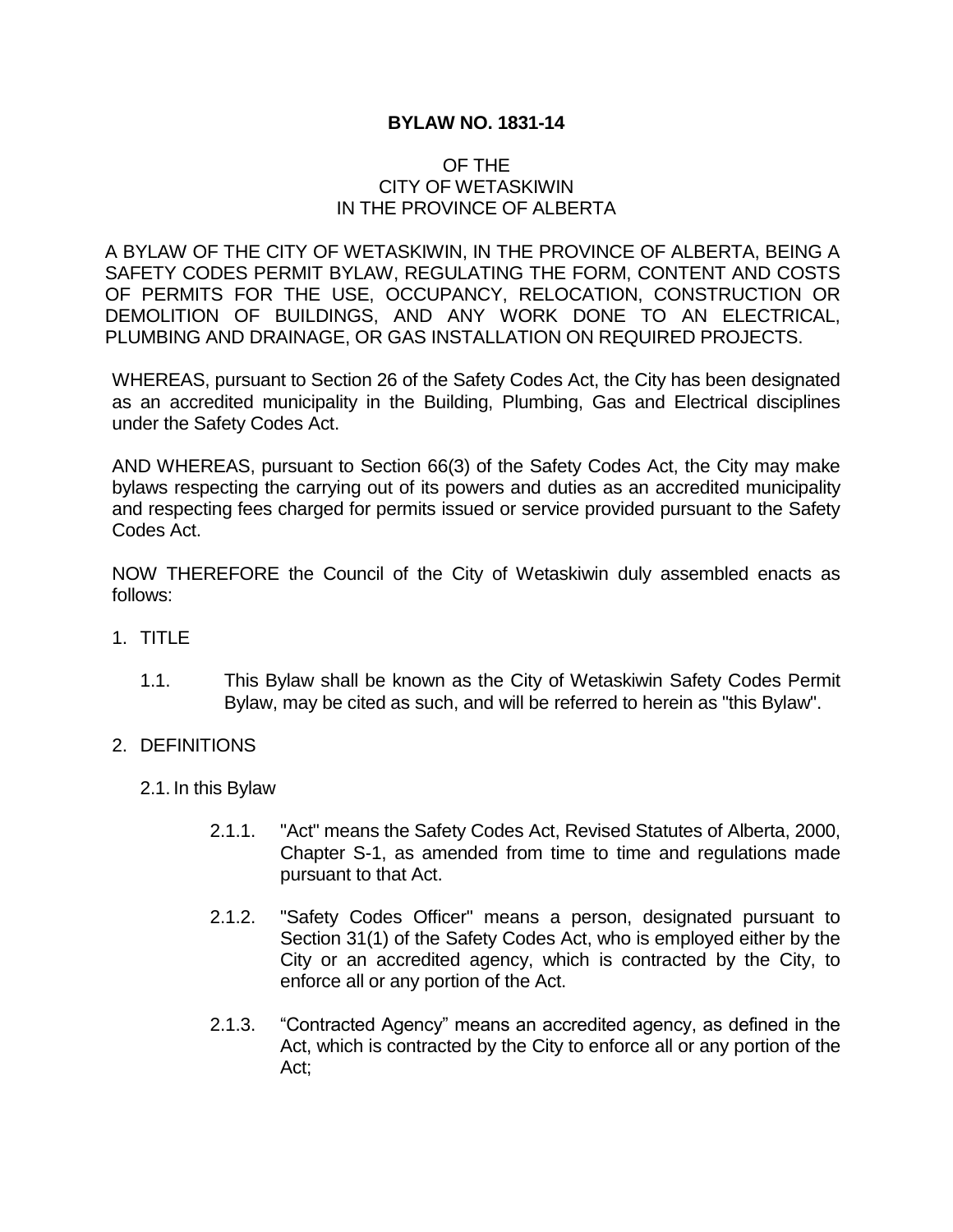2.2. All definitions in the Safety Codes Act shall apply to this Bylaw.

# 3. SCOPE

- 3.1. The provisions of this Bylaw shall apply to the issuance of permits respecting the use, occupancy, relocation, construction or demolition of any building, electrical systems, plumbing or drainage systems, and gas systems regulated by the Act within the City of Wetaskiwin.
- 4. POWERS AND DUTIES OF THE CONTRACTED AGENCY
	- 4.1. The Contracted Agency is hereby authorized to enforce all provisions of this Bylaw, the contract with the Municipality and the appropriate Quality Management Plan.
	- 4.2. The Contracted Agency shall keep an accurate account of all permits issued and inspections under this Bylaw, the contract with the Municipality, and the Quality Management Plan.
- 5. APPLICATION FOR PERMIT
	- 5.1. Unless a permit has previously been obtained from the Contracted Agency, no person shall commence or cause the commencement of:
		- 5.1.1. the construction of any building
		- 5.1.2. the demolition of any building
		- 5.1.3. the relocation of any building
		- 5.1.4. the alteration of any building
		- 5.1.5. the repair of any building
		- 5.1.6. the occupancy of any building
		- 5.1.7. the excavation of any land for the purpose of erecting or relocating any building
		- 5.1.8. the installation or use of any heating, ventilating or air conditioning equipment specifically governed by the Act
		- 5.1.9. the installation, replacement, or repair of natural gas lines which serve a gas-fired appliance serving a building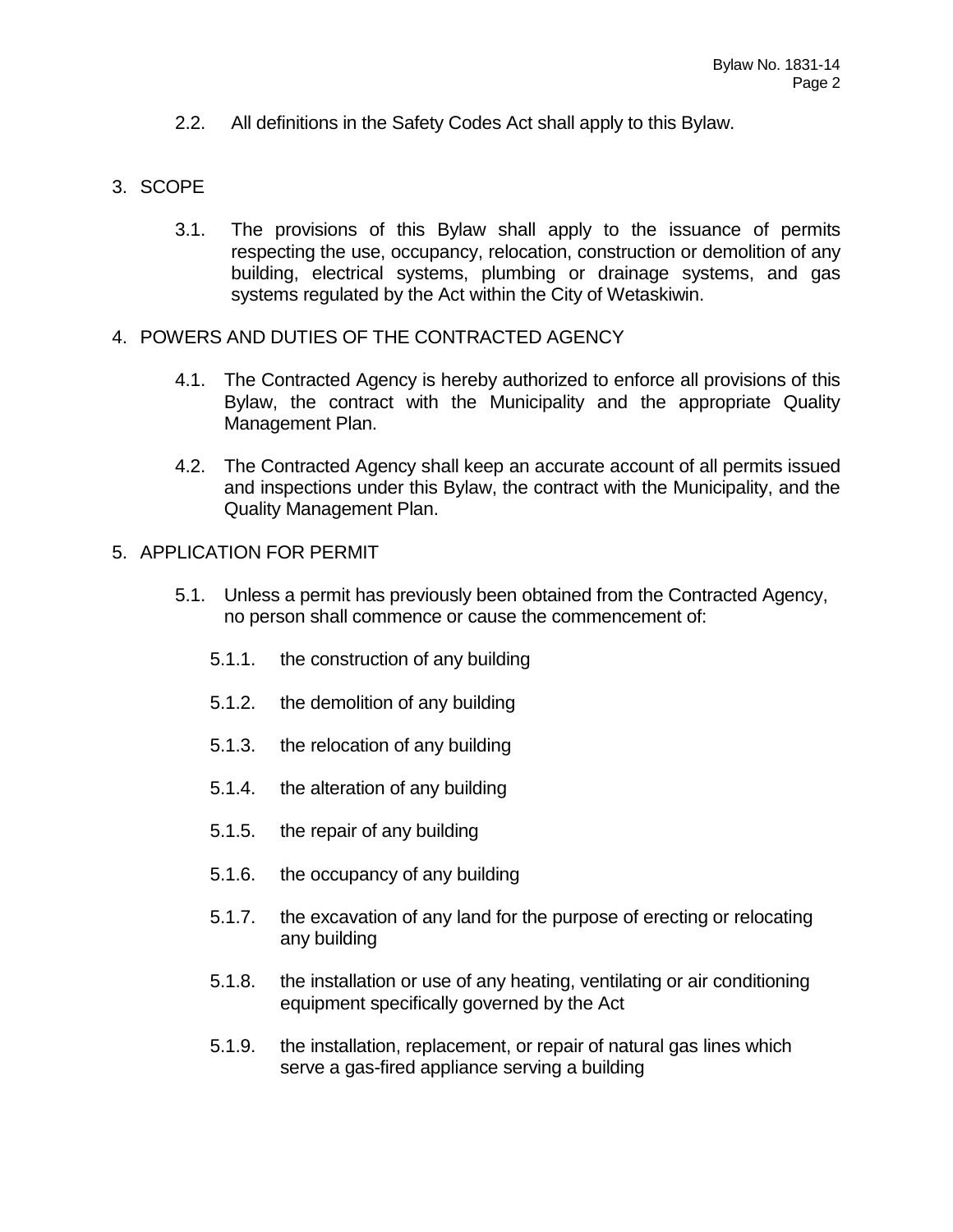- 5.1.10. the installation or replacement of a plumbing or drainage system, within a building, or
- 5.1.11. the installation or replacement of an electrical system.
- 5.2. A permit is not required for:
	- 5.2.1. exterior painting,
	- 5.2.2. the resurfacing of any interior finishes,
	- 5.2.3. minor building repairs not exceeding \$1,000.00 in value where matters affecting health, safety or building longevity are not involved
	- 5.2.4. the change in use of an existing building within the same building classification, as determined by the Alberta Building Code, providing no work was done that would otherwise require permits
	- 5.2.5. minor repair of leaks in water lines within buildings
	- 5.2.6. the replacement of plumbing fixtures within buildings, or
	- 5.2.7. the maintenance of electrical or gas systems as defined under the Act.

# 6. APPLICATION FORM

- 6.1. Applications for permits shall be made in the appropriate form as provided by the Contract Agency and will include all information required by the Quality Management Plan and any other Act or regulation.
- 6.2. The application form must be submitted with appropriate fee at the time of submission to be considered complete.

# 7. PLANS AND SPECIFICATIONS

- 7.1. With each application for a building permit, two sets of plans and specifications shall be submitted, except that when authorized by the Contracted Agency plans and specifications need not be submitted. Electronic versions of plans will be accepted in Adobe formats.
- 7.2. Plans may be requested by the Plumbing, Gas, or Electrical Safety Codes Officer for information purposes only in support of the permit application.
- 7.3. Plans and specifications shall be to scale and shall be of sufficient clarity to indicate the nature and extent of the work proposed and show in detail that it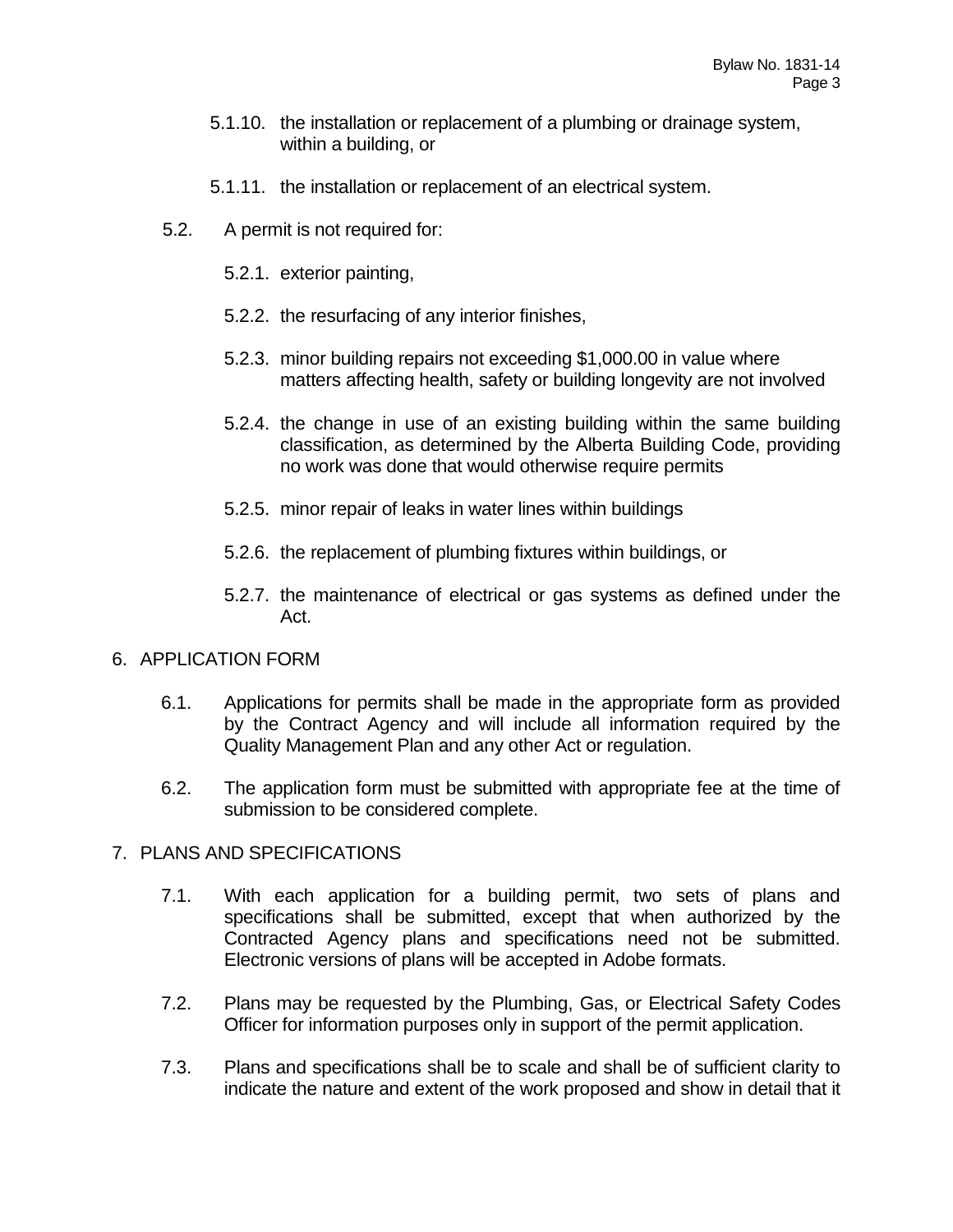will conform to the provisions of the Act.

- 7.4. Each set of plans shall state the building address, the name and address of the owner of the building, the name and address of the person who prepared the plans, and, when an agent represents the owner, the name and address of the agent.
- 7.5. Each set of plans shall include a site plan showing the actual dimensions of the lot or property and the location of the proposed work in relation to the lot or property lines. This submission must conform with the City of Wetaskiwin Land Use Bylaw.
- 7.6. If requested by the Contracted Agency, the applicant shall submit computations, test results and all other evidence deemed necessary to show that the work will be in accordance with the Act.

# 8. ISSUANCE OF PERMIT:

- 8.1. Plans and specifications may be submitted for examination to other Departments of the City of Wetaskiwin and the Province, to check for compliance with orders, regulations or bylaws under their jurisdiction which will then be provided to the Contract Agency.
- 8.2. If the Contracted Agency is satisfied that if the work described in an application for permit, and the plans filed therewith, is in accordance with the provisions of the Act and of this Bylaw, and that the required fees have been paid, he shall issue a permit therefore to the applicant.
- 8.3. When the Contracted Agency issues the permit, they shall mark both sets of plans and specifications as examined.
- 8.4. The examined plans and specifications shall not be changed, modified or altered without authorization from the Safety Codes Officer and all work shall be done in accordance with the examined plans, and performed to meet the provisions of the Act.
- 8.5. The Safety Codes Officer may issue a permit for part of the work before the entire plans and specifications for the complete work have been submitted or examined if adequate information and detailed statements have been filed in accordance with the provisions of the Act and of this Bylaw.
- 8.6. The holder of a permit for part of the work may proceed at his own risk without assurance that a permit for the remainder of the work will be granted.
- 8.7. One set of examined plans, specifications and computations shall be retained by the City and one set of examined plans and specifications shall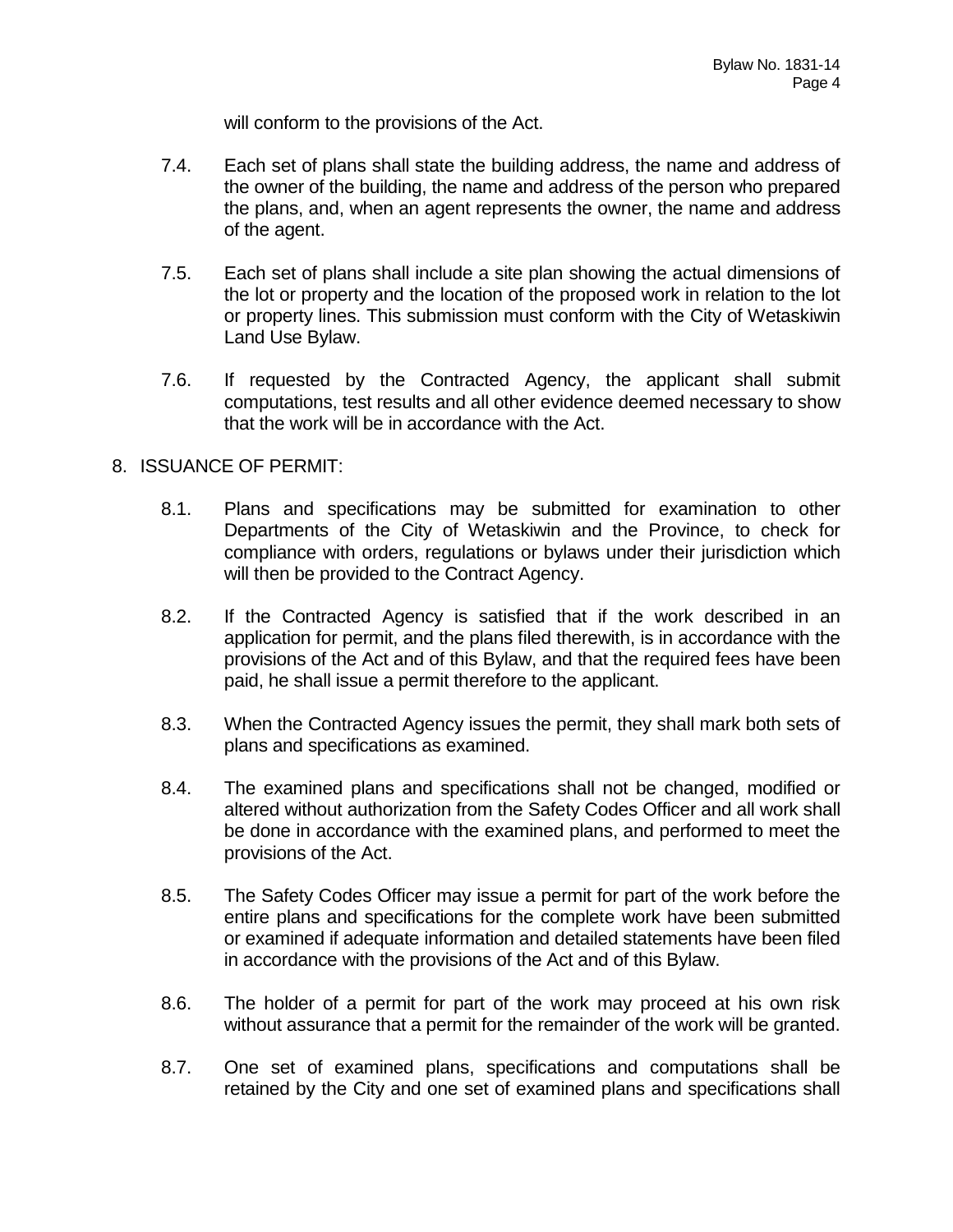be returned to the applicant and shall be kept at the work site at all times during which the work authorized thereby is in progress, and shall be made available to the Contracted Agency.

- 8.8. Plans, submitted for checking or for which no permit is issued and on which no action is taken by the Contracted Agency for 90 days may be destroyed.
- 8.9. The issuance of a permit or examination of plans and specifications shall not be construed to be a permit for or an approval of a contravention of any provision of the Act.
- 8.10. No permit presuming to give authority to contravene the provisions of the Act shall be valid except in so far as the work or use that it authorizes is lawful.
- 8.11. The issue of a permit based on plans and specifications shall not prevent the Contracted Agency from thereafter requiring the correction of work being carried on thereunder when in contravention of any provision of the Act or of this Bylaw.
- 8.12. Every permit issued by the Contracted Agency shall expire by limitation and become null and void if the work authorized by the permit is not commenced based on the timeframe for each discipline in the Quality Management Plan.
- 8.13. The Contracted Agency may by notice in writing, suspend or revoke a permit if the permit has been issued
	- 8.13.1. in error,
	- 8.13.2. on the basis of incorrect information supplied,
	- 8.13.3. in contravention of any provision of the Act or of this Bylaw.
- 8.14. Except as permitted in 8.16, no permit for the installation, repair or alteration of any electrical, heating, ventilating or air conditioning system, plumbing or drainage system, or any gas system shall be issued to a person other than a qualified contractor.
- 8.15. It shall be the responsibility of the contractor undertaking any work mentioned in 8.14 to engage only tradesmen who hold a certificate of proficiency in their respective trades or registered apprentices pursuant to the Tradesmen's Qualification Act.
- 8.16. Notwithstanding the requirements of 8.14, a person who personally undertakes the installation, repair or alteration of an electrical, heating, ventilating, or air conditioning system, plumbing or gas system regulated by the Act in or about a single family detached dwelling which is or will be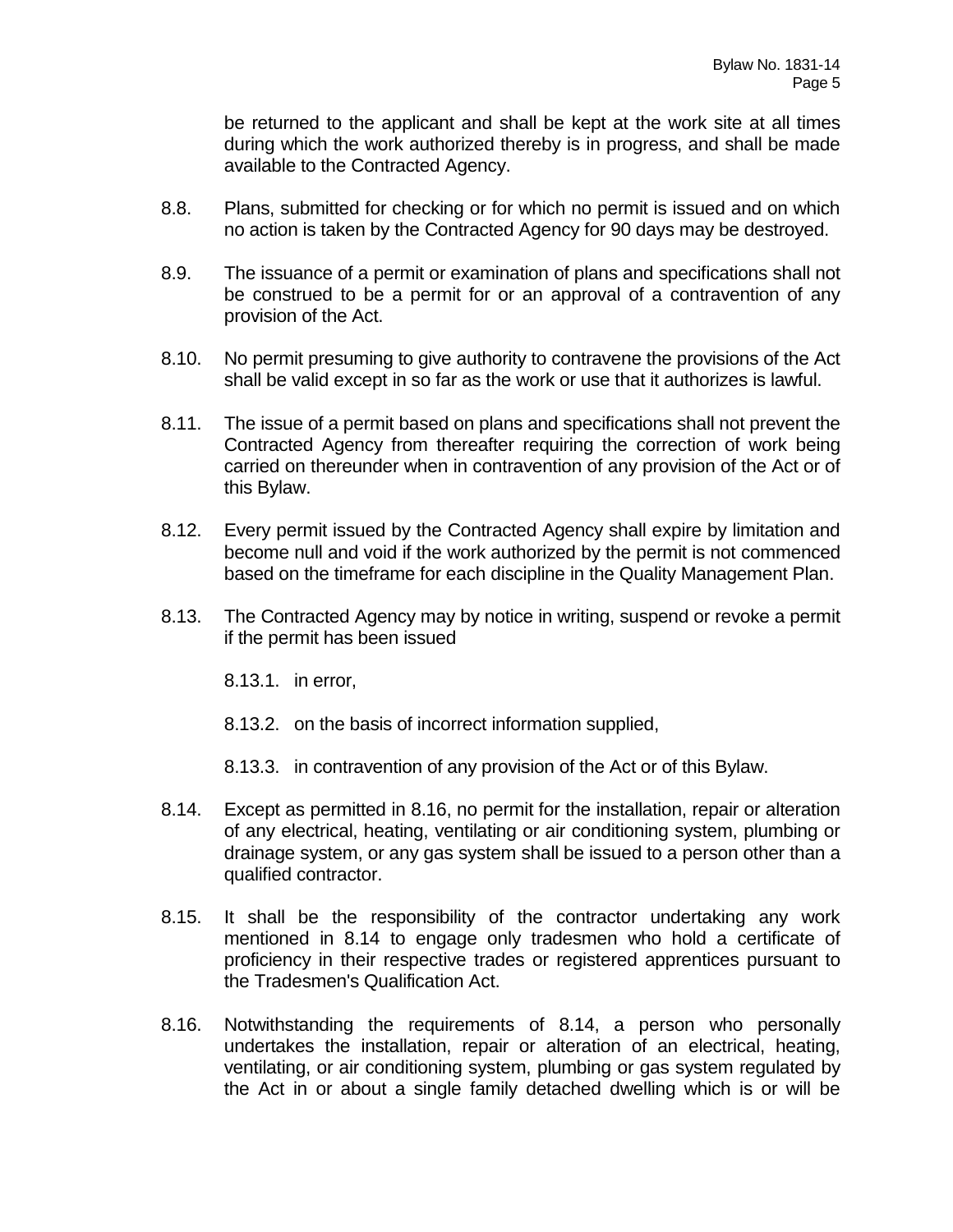owned and occupied by the person is not prohibited from applying for a permit.

### 9. BUILDING OCCUPANCY

9.1. No new building shall be used or occupied and no change in occupancy classification (as determined by the Contracted Agency), of an existing building shall be made until an Occupancy Permit\Damage and Grading deposit (OPDGD) certificate has been issued.

### 10. FEES

- 10.1. The fees for a permit application and associated service costs shall be charged in accordance with the Development, Safety Codes and Engineering fee bylaw of the City as revised from time to time.
- 10.2. If an undertaking is commenced prior to a permit being issued pursuant to this bylaw, the amount payable for the permit is twice the fee charged in accordance with the Development, Safety Codes and Engineering fee bylaw for the first occurrence on a property or by this business, property owner or contractor.
- 10.3. If an undertaking is commenced a second time prior to a permit being issued pursuant to this bylaw, the amount payable for the permit is ten (10) times the fee charged in accordance with the Development, Safety Codes and Engineering fee bylaw on a property or by this business, property owner or contractor.
- 10.4. If an undertaking is commenced a third time prior to a permit being issued pursuant to this bylaw, the City of Wetaskiwin business license of the property owner, applicant and/or contractor will be revoked for a period of one year.
- 10.5. Remedies under this section do not preclude the Safety Codes Officer for using other enforcement methods as set out in legislation or regulations.

#### 11. OFFENCE

- 11.1. Any person who contravenes this Bylaw is guilty of an offence under Section 67 of the Safety Codes Act and subject to penalties under Section 68 of the Safety Codes Act.
- 12. This Bylaw shall come into force and effect on upon signing.
- 13. Bylaw No. 1676-07 is then repealed.

READ a first time this this  $27<sup>th</sup>$  day January, 2014.

READ a second time this this  $27<sup>th</sup>$  day January, 2014.